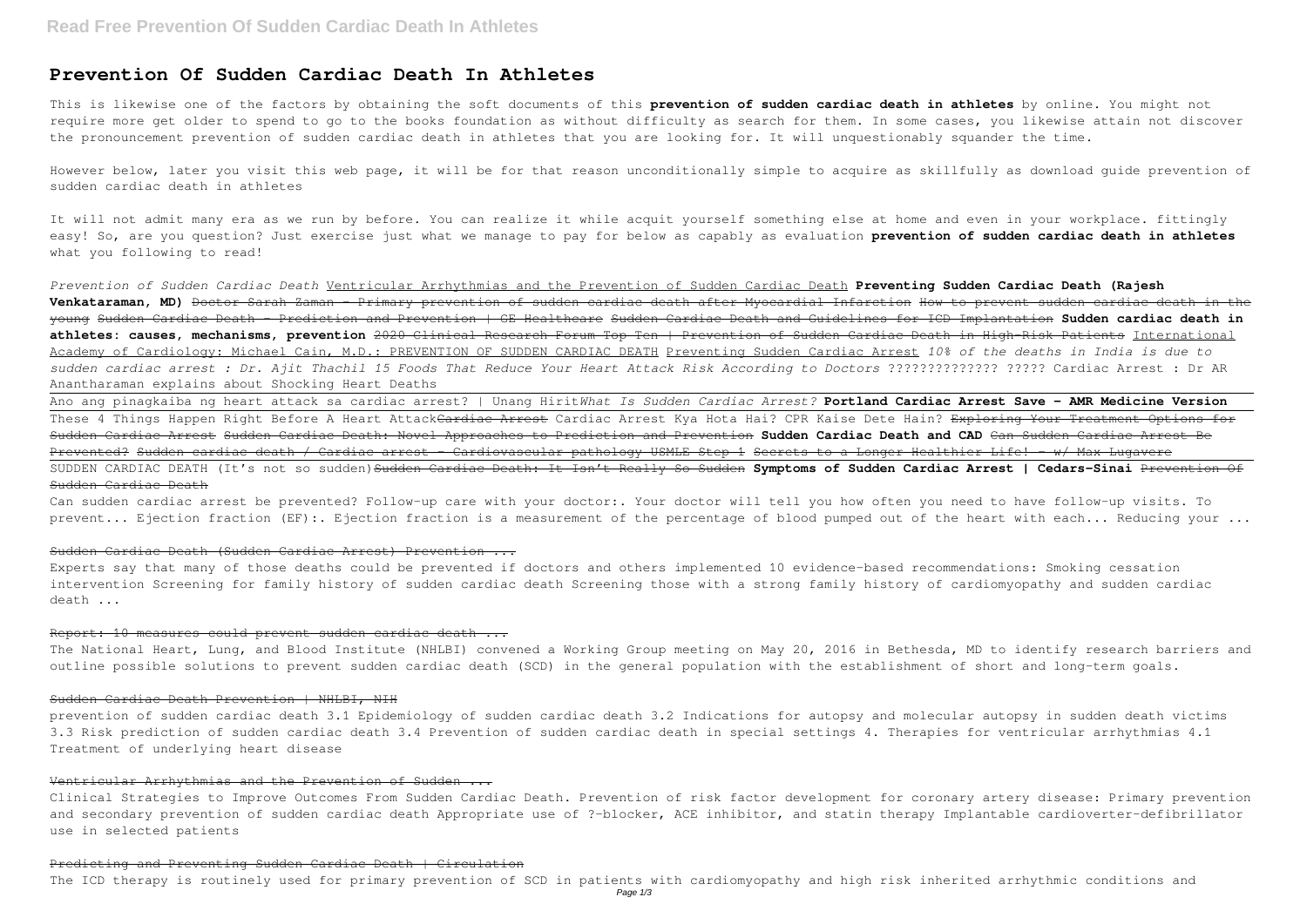# **Read Free Prevention Of Sudden Cardiac Death In Athletes**

secondary prevention in survivors of sudden cardiac arrest.

### Clinical Management and Prevention of Sudden Cardiac Death ...

Sudden death syndrome (SDS) is a loosely defined umbrella term for a series of cardiac syndromes that cause sudden cardiac arrest and possibly death.. Some of these syndromes are the result of ...

### Sudden Death Syndrome: Infants, Adults, Causes, Prevention ...

Prevent blood clots, which can lead to heart attack or stroke. Prevent or delay the need for a procedure or surgery, such as angioplasty or coronary artery bypass grafting. Reduce your heart's workload and relieve heart disease symptoms. Take all medicines regularly, as your doctor prescribes.

Sudden cardiac arrest is not a heart attack (myocardial infarction). Heart attacks occur when there is a blockage in one or more of the coronary arteries, preventing the heart from receiving enough oxygen-rich blood. If the oxygen in the blood cannot reach the heart muscle, the heart becomes damaged. In contrast, sudden cardiac arrest occurs when the electrical system to the heart malfunctions and suddenly becomes very irregular. The heart beats dangerously fast.

Sudden arrhythmic death syndrome, or SADS, is when someone dies suddenly following a cardiac arrest and no obvious cause can be found. This affects around 500 people in the UK every year. We know that, in many cases, this is caused by an inherited heart condition and the person's immediate family should be referred to a specialist genetics centre for assessment.

#### Sudden Cardiac Death (SCD): Symptoms, Causes

#### Sudden Cardiac Arrest | NHLBI, NIH

Sick sinus syndrome (SSS), also known as sinus node dysfunction (SND), is a group of abnormal heart rhythms (arrhythmias) presumably caused by a malfunction of the sinus node, the heart's primary pacemaker. Tachycardia-bradycardia syndrome is a variant of sick sinus syndrome in which the arrhythmia alternates between slow and fast heart rates. ...

# Sick sinus syndrome - Wikipedia

## Sudden arrhythmic death syndrome (SADS) – British Heart ...

2015 ESC Guidelines for the management of patients with ventricular arrhythmias and the prevention of sudden cardiac death: The Task Force for the Management of Patients with Ventricular Arrhythmias and the Prevention of Sudden Cardiac Death of the European Society of Cardiology (ESC)

#### 2015 ESC Guidelines for the management of patients with ...

The ICD therapy is routinely used for primary prevention of SCD in patients with cardiomyopathy and high risk inherited arrhythmic conditions and secondary prevention in survivors of sudden cardiac arrest.

### Clinical management and prevention of sudden cardiac death

Prevention of Sudden Cardiac Death by n-3 Polyunsaturated Fatty Acids - PubMed There were already several epidemiologic studies that showed eating fish frequently seemed to reduce deaths from coronary heart disease.

#### Prevention of Sudden Cardiac Death by n-3 Polyunsaturated ...

Immediate CPR is crucial for treating sudden cardiac arrest. By maintaining a flow of oxygen-rich blood to the body's vital organs, CPR can provide a vital link until more-advanced emergency care is available. If you don't know CPR and someone collapses unconscious near you, call 911 or emergency medical help.

# Sudden cardiac arrest - Diagnosis and treatment - Mayo Clinic

The survival benefit of ICD therapy in the secondary prevention of sudden death was primarily observed in patients with significantly reduced left ventricular function (left ventricular ejection fraction ?35%).

# Secondary prevention of sudden cardiac death - Heart Rhythm O2

The Unexplained cardiac death project is an Australian research project that aims to prevent deaths due to sudden cardiac arrest. The project is collecting key information about people aged 1–50 years who have been affected by sudden cardiac arrest.